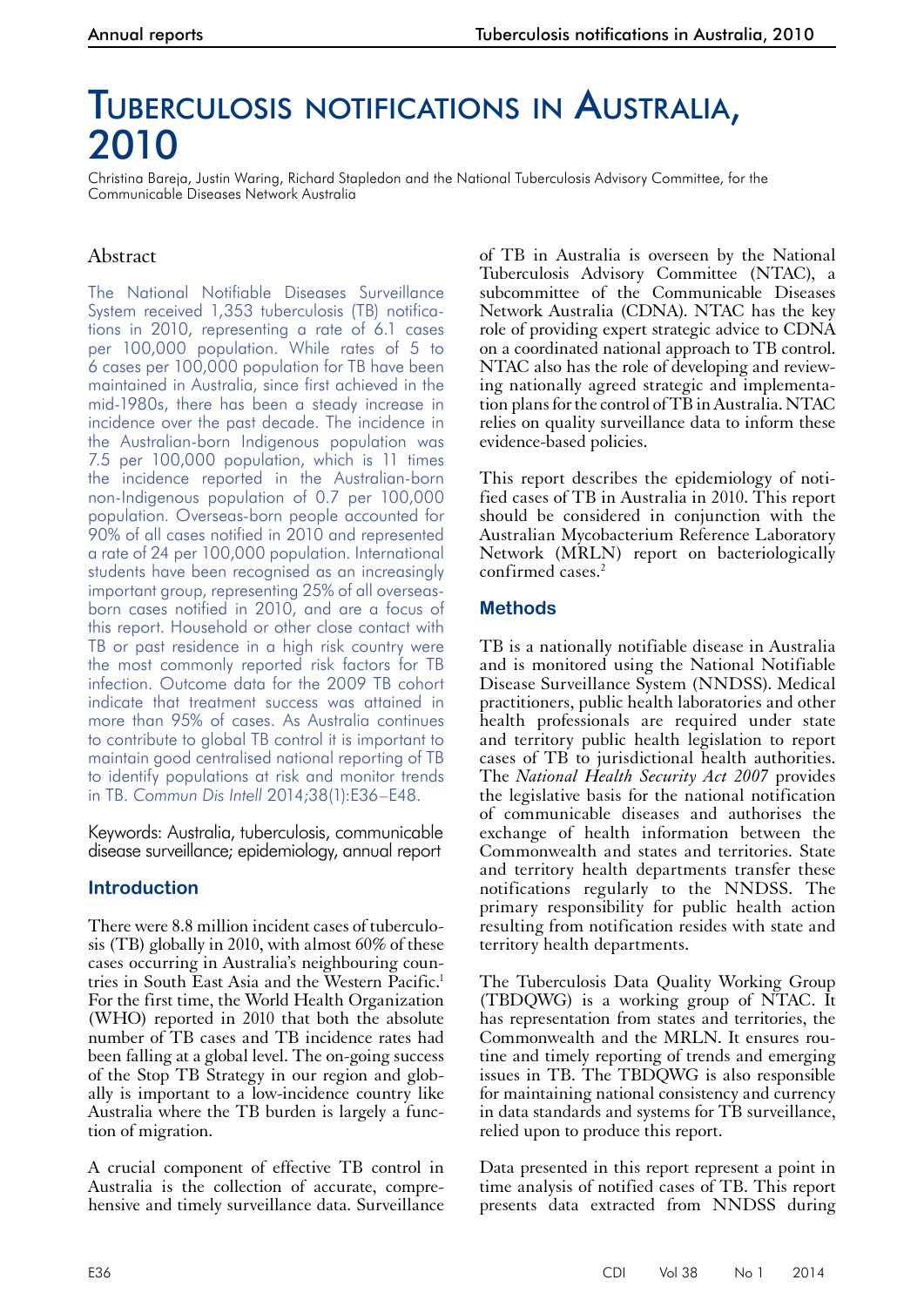February 2012, with revised data from Tasmania finalised in July 2012 and from New South Wales finalised in November 2012. Due to the dynamic nature of the NNDSS, data in this report may vary from data reported in other NNDSS reports and reports of TB notifications at the state or territory level. Detailed notes on case definition, data collection, quality control and the categorisation of population subgroups are available in the 2007 annual report.<sup>3</sup>

This report presents data analysed by date of diagnosis. This is a derived field within the NNDSS that is the earliest of the reported fields of notification date and notification received date. Crude rates were calculated using the mid-year estimated resident population from the Australian Bureau of Statistics (ABS).<sup>5</sup> Rates specific to population subgroups were based on ABS estimated resident populations as at 30 June 2006, however rates of specific countries of birth were based on the estimated resident population as at 30 June 2010.5,6

#### **Results**

#### **Epidemiological situation in 2010**

In 2010, 1,353 cases of TB were reported to the NNDSS, representing a rate of 6.1 cases per 100,000 population (Figure 1 and Table 1). This is an increase of 3% in the number of notified cases compared with 2009 (n=1,313). While the low rate of TB first achieved in the mid-1980s has been maintained, there has been a steady increase in incidence over the decade leading up to 2010.

A case classification was reported in almost all cases (n=1,350) reported in 2010. Of those with a case classification, the majority of cases were clas-

sified as new  $(96\%, n=1,298)$ , that is, a patient who has never been treated for TB or a patient that was treated previously for less than 1 month (Table 1). Relapse was reported in 51 cases, with 12 of those cases reported as relapsing following full treatment in Australia, six following partial treatment in Australia and 33 following full or partial treatment overseas. One case reported by South Australia was reported as treatment after failure, which is a patient who has been treated after remaining culture positive 5 months or more following previous treatment. A report on the treatment after failure case is provided in the Box.

#### **Geographic distribution**

As in previous years, New South Wales accounted for the largest number of cases notified by a state or territory (n=518; Table 1). The Australian Capital Territory and Tasmania reported the smallest number of cases in 2010 (n=10, per jurisdiction). The highest jurisdiction-specific rate in 2010 was





#### **Table 1: Notified cases and rates of tuberculosis, Australia, 2010, by case classification and state or territory**

|                           | <b>New cases</b>     |      | <b>Relapse cases</b> |      | Total*               |      |
|---------------------------|----------------------|------|----------------------|------|----------------------|------|
| <b>State or territory</b> | <b>Notifications</b> | Rate | <b>Notifications</b> | Rate | <b>Notifications</b> | Rate |
| <b>ACT</b>                | 9                    | 2.5  | 0                    |      | 10                   | 2.8  |
| <b>NSW</b>                | 492                  | 6.9  | 24                   | 0.3  | 518                  | 7.3  |
| <b>NT</b>                 | 28                   | 12.2 | 0                    |      | 28                   | 12.2 |
| Qld                       | 171                  | 3.9  | 8                    | 0.2  | 179                  | 4.1  |
| <b>SA</b>                 | 68                   | 4.2  | 4                    | 0.2  | 73                   | 4.5  |
| Tas.                      | 10                   | 2.0  | 0                    |      | 10                   | 2.0  |
| Vic.                      | 420                  | 7.7  | 9                    | 0.2  | 429                  | 7.9  |
| WA                        | 100                  | 4.4  | 6                    | 0.3  | 106                  | 4.6  |
| Aust.                     | 1,298                | 5.9  | 51                   | 0.2  | 1,353                | 6.1  |

Total includes 1 case of treatment after failure reported by South Australia, and 3 cases reported without a case classification (1 reported by the Australian Capital Territory and 2 by New South Wales).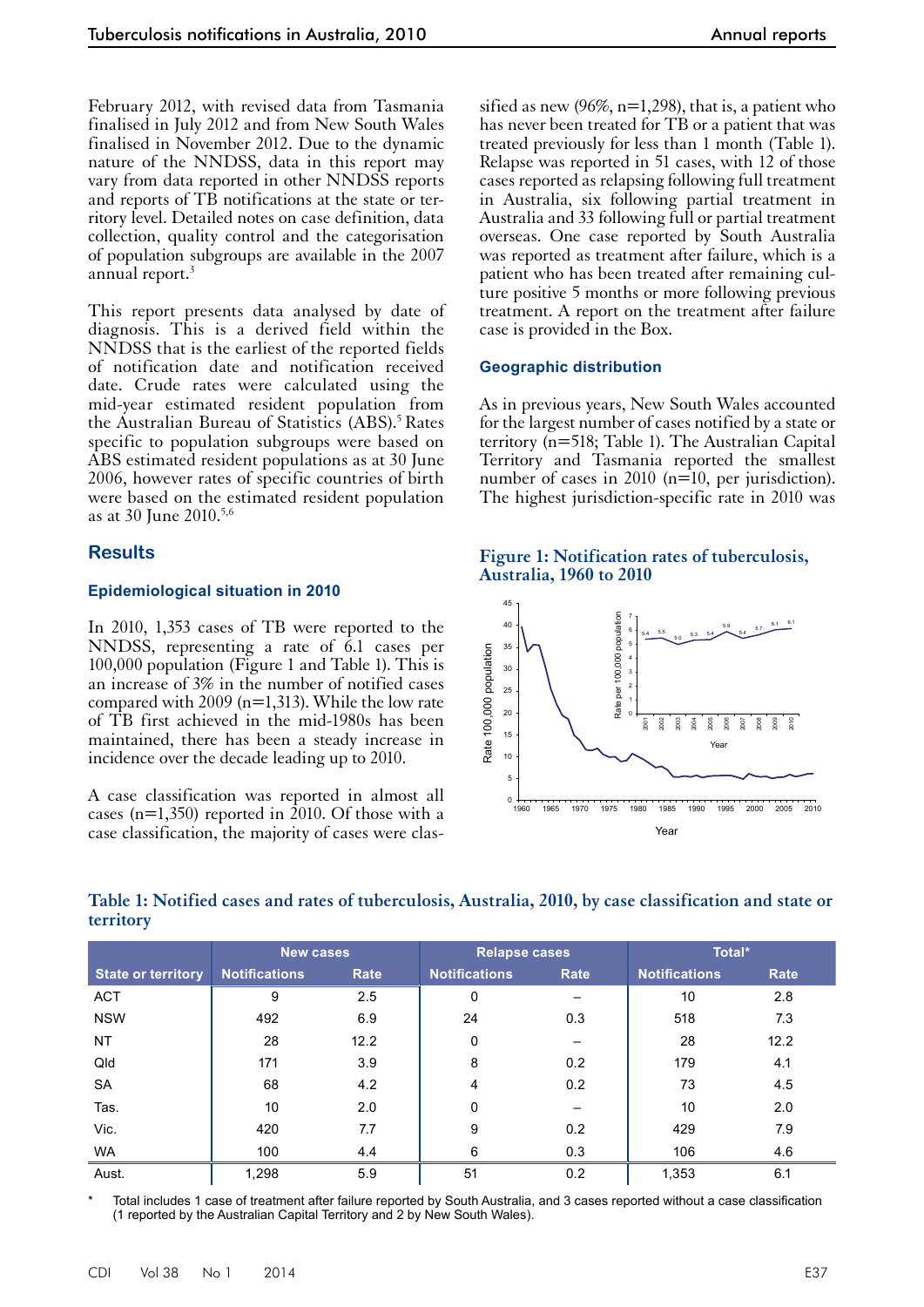#### **Box. Case report: Treatment after failure**

A case of 'treatment after failure' was the first to have occurred in South Australia in at least the past 2 decades. This arose in an insulin dependent diabetic with pulmonary smear positive disease and initial high level isoniazid resistance. Treatment was supervised throughout by directly observed therapy (DOT). Sputum cultures were negative at the completion of the 2 month intensive phase, but again positive at the completion of nine months of treatment with rifampicin, ethambutol and pyrazinamide (REZ). Drug susceptibility testing confirmed acquired rifampicin resistance, making this a multi-drug-resistant TB (MDR-TB) case. The initial isolate in 2009 was susceptible to rifampicin at 0.25, 0.5, 1.0 and 2.0 mg/L (with the recommended Mycobacterium Growth Indicator Tube, breakpoint for susceptibility being 1.0 mg/L) and contained no rpoB mutation. The later isolate in 2010 was resistant to rifampicin at all 4 concentrations and contained an rpoB mutation known to confer resistance. The 2 isolates had the same12-loci mycobacterial interspersed repetitive units profile. The patient was changed to an appropriate 2nd line regimen and subsequently also had a left upper lobectomy at 2 months to 'debulk' localised disease.

reported by the Northern Territory (12 per 100,000 population), followed by Victoria (7.9 per 100,000 population) and New South Wales (7.3 per 100,000 population).

Compared with the preceding 10 years, the Australian Capital Territory reported its lowest annual rate in 2010 (2.8 per 100,000 population, Figure 2), while Queensland (4.1 per 100,000 population) and Victoria both reported their highest jurisdiction-specific rate. Despite reporting the highest jurisdiction-specific rate in 2010, the rate of TB in the Northern Territory has continuously declined over the past 10 years, with the exception of 2007.

#### **Tuberculosis in the Australian-born population**

Indigenous status was reported for each of the 138 Australian-born cases reported in 2010 (Table 2). The overall rate of TB in the Australia-born population in 2010 was 0.9 per 100,000 population. The rate in the Australian-born Indigenous population (7.5 per 100,000 population) was 11 times the rate reported in the Australian-born non-Indigenous population (0.7 per 100,000 population).





The rate of TB in Australian-born non-Indigenous people has remained relatively stable since 2002 (Figure 3), while the rate in Australian-born Indigenous peoples has demonstrated no clear trend, ranging from 4.4 to 8.7 cases per 100,000 population over this period.

#### **Figure 3: Notified cases and rate of tuberculosis, Australia, 2002 to 2010, by population subgroup**



#### **Tuberculosis in the overseas-born population**

All cases of TB diagnosed in 2010 were reported with a country of birth, with  $90\%$  (n=1,215) of cases reported as overseas-born (Table 2). The proportion of cases that were reported as overseasborn varied across states and territories, ranging from 39% (n=11) in the Northern Territory to 95% (n=409) in Victoria and  $100\%$  (n=10) in the Australian Capital Territory.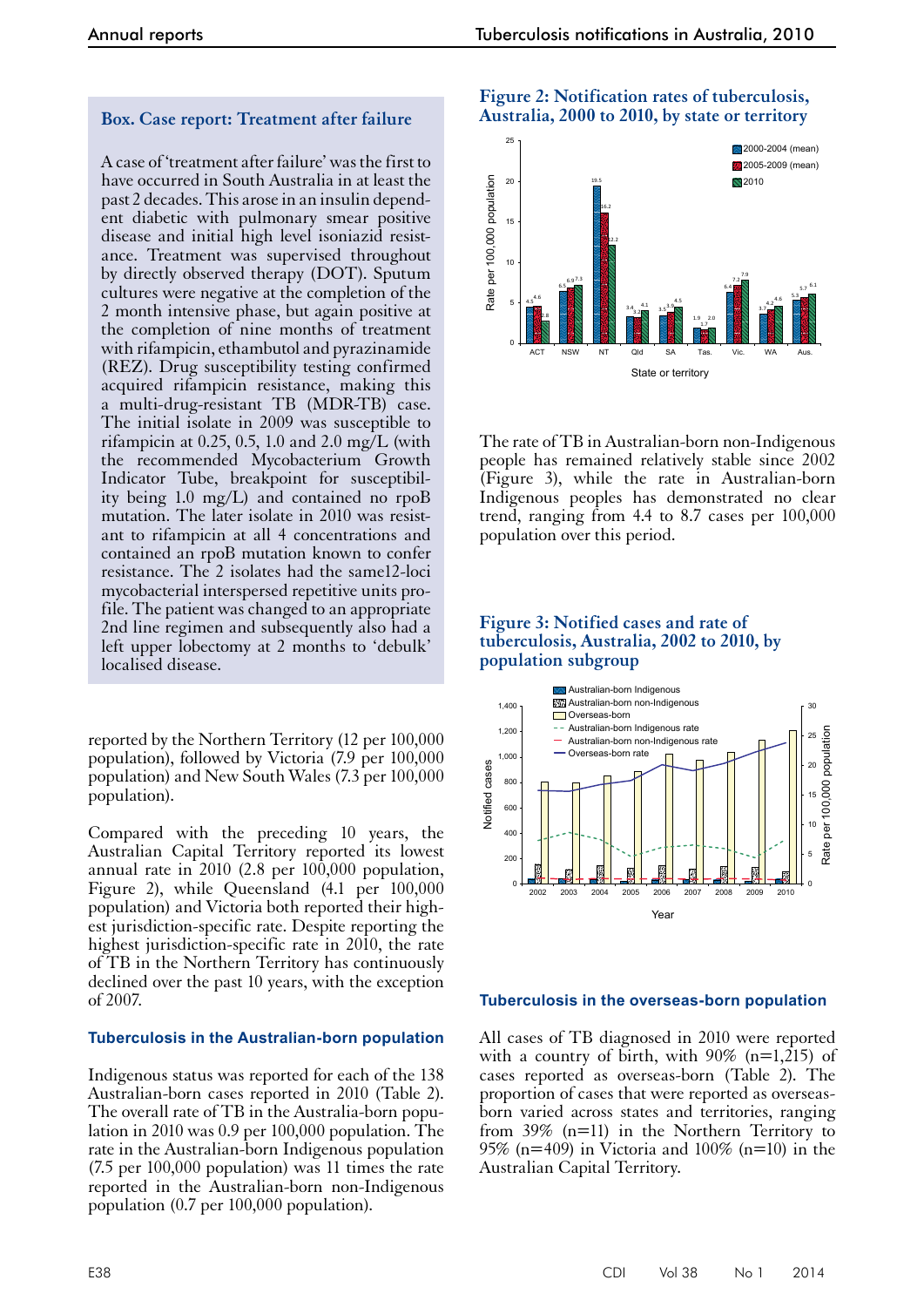|                           |                      |      | <b>Australian-born</b> |      |                      |      | <b>Overseas-born</b> |      |
|---------------------------|----------------------|------|------------------------|------|----------------------|------|----------------------|------|
|                           | Indigenous           |      | <b>Non-Indigenous</b>  |      | <b>Total</b>         |      |                      |      |
| <b>State or territory</b> | <b>Notifications</b> | Rate | <b>Notifications</b>   | Rate | <b>Notifications</b> | Rate | <b>Notifications</b> | Rate |
| <b>ACT</b>                | 0                    |      | $\Omega$               |      | 0                    |      | 10                   | 12.7 |
| <b>NSW</b>                | 11                   | 7.2  | 53                     | 1.1  | 64                   | 1.3  | 454                  | 25.1 |
| <b>NT</b>                 | 15                   | 23.4 | 2                      | 1.8  | 17                   | 9.6  | 11                   | 33.5 |
| Qld                       | 8                    | 5.5  | 9                      | 0.3  | 17                   | 0.5  | 162                  | 20.1 |
| <b>SA</b>                 |                      | 3.6  | 7                      | 0.6  | 8                    | 0.7  | 65                   | 18.9 |
| Tas.                      |                      | 5.4  |                        | 0.2  | $\overline{2}$       | 0.5  | 8                    | 14.2 |
| Vic.                      |                      | 3.0  | 19                     | 0.5  | 20                   | 0.5  | 409                  | 30.3 |
| <b>WA</b>                 | $\overline{2}$       | 2.8  | 8                      | 0.6  | 10                   | 0.7  | 96                   | 15.6 |
| Aust.                     | 39                   | 7.5  | 99                     | 0.7  | 138                  | 0.9  | 1.215                | 23.9 |

| Table 2: Notified cases and rates of tuberculosis, Australia, 2010, by population subgroup and |  |  |  |  |
|------------------------------------------------------------------------------------------------|--|--|--|--|
| state or territory                                                                             |  |  |  |  |

The rate of TB amongst overseas-born people in 2010 was 27 times the rate in Australian-born. The rate of TB in overseas-born people in 2010 was the highest reported in this population group since 2002,with the group experiencing a consistent, steadily increasing trend over this period (Figure 3). This figure should be interpreted with caution, given that completeness of reporting country of birth has improved over this time.

Amongst overseas-born cases notified in 2010, the most frequently reported country of birth was India ( $n=302$ , Table 3), followed by Vietnam  $(n=114)$ , the Philippines  $(n=91)$  and Nepal (89). Amongst the most frequently reported countries of birth, the highest estimated rates were amongst those cases born in Somalia (297 per 100,000 population), Nepal (289 per 100,000 population) and Papua New Guinea (PNG) (202 cases per 100,000 population). These estimates of rates must be interpreted with caution as they are biased by temporary visitors being included amongst notified cases but are not necessarily enumerated within the estimated resident population.

Residency status was available for 95% (n=1,152) of TB cases reported as overseas-born in 2010. Residency status is self-reported at the time of diagnosis and is not verified against migration records. The majority of overseas-born cases reported with a residency status were reported as permanent residents ( $n=603$ ), followed by overseas students (n=282). Of the high-burden overseasborn populations identified in Table 3, the propor- tion of cases reported as overseas students ranged from 0% of cases born in the Republic of the Union of Myanmar, Somalia, Sudan and Afghanistan to 69% of cases born in Nepal.

There were 36 cases of TB notified amongst PNG nationals accessing health care in the Torres Strait Treaty Zone in 2010. This was a 50% increase on the 24 cases reported in 2009. Treating PNG nationals in the Torres Strait Treaty Zone accounted for 20% of Queensland's caseload in 2010. There was only 1 illegal foreign fisher reported with TB in 2010, similar to the low number of cases in this group in 2009.

Data on the year of arrival were available for 82% (n=996) of the cases reported as overseas-born in 2010. Of these cases, 29% (n=284) presented and were diagnosed within 2 years of arrival in Australia (Figure 4). In 2010 this was the first year where international students contributed to a peak of disease after 2 years of arrival in Australia. Half of all TB cases in the overseas-born occurred within 3 years of arrival in Australia (inter-quartile range, IQR: 1–12 years).

**Figure 4: Notified cases of tuberculosis in the overseas-born population, Australia, 2010, by number of years since arrival in Australia**



Number of years since arrival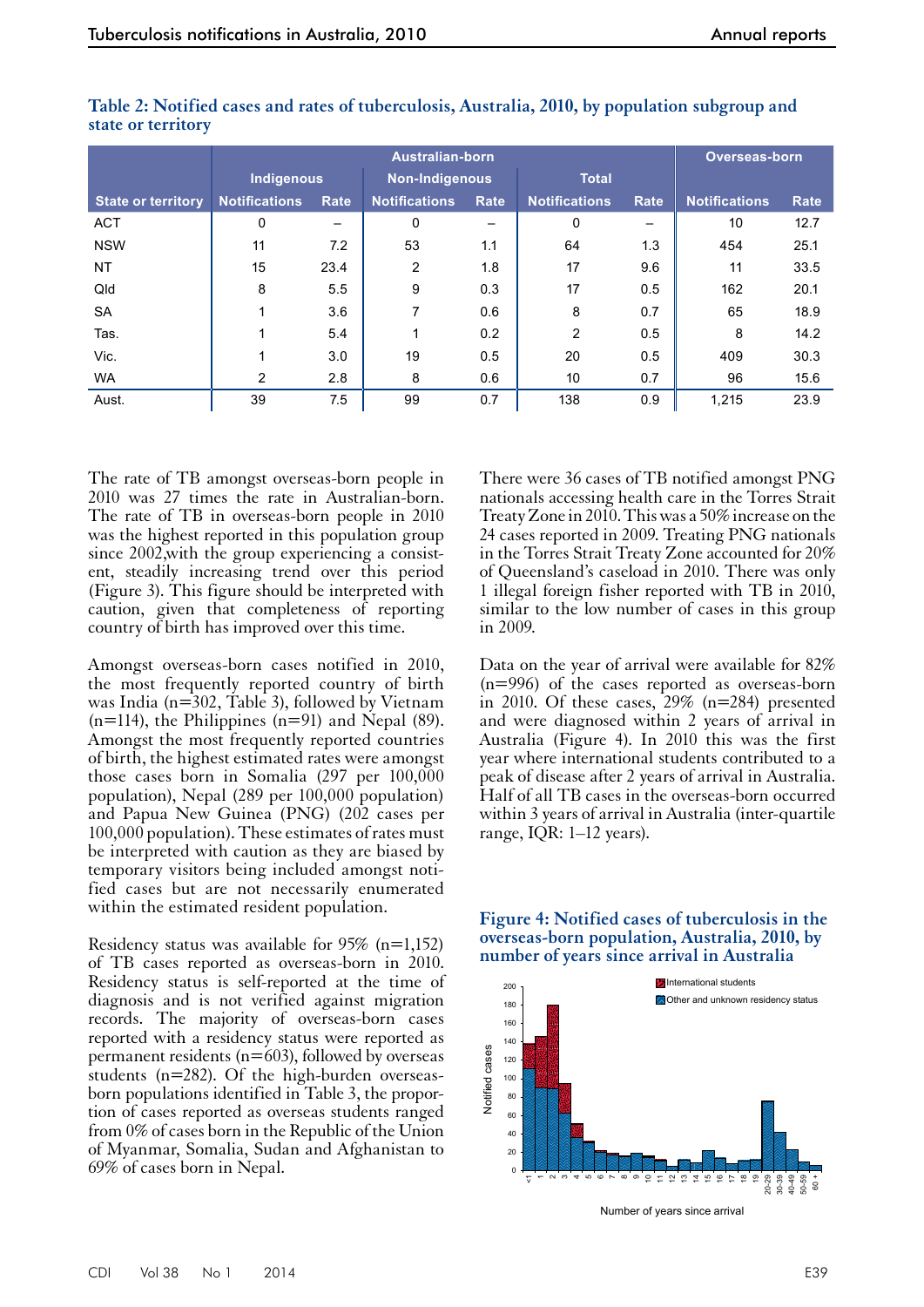|                                     |                                     |         | Residency status                                   |                |                                                      |                                            |                                                      |
|-------------------------------------|-------------------------------------|---------|----------------------------------------------------|----------------|------------------------------------------------------|--------------------------------------------|------------------------------------------------------|
| <b>Country of birth</b>             | International students*<br>$\equiv$ | ಸ       | Other and unknown<br>residency status <sup>+</sup> | <b>Total</b>   | <b>Estimated resident</b><br>population <sup>#</sup> | Estimated rate (per<br>100,000 population) | population) <sup>§</sup><br>(per 100,000<br>WHO rate |
| India                               | ଚ                                   | 30      | 211                                                | 302            | 343,150                                              | 88                                         | 185                                                  |
| Vietnam                             | $\overline{24}$                     | ಸ       | 90                                                 | 114            | 210,090                                              | 54                                         | 199                                                  |
| Philippines                         | ო                                   | ო       | $88$                                               | ଚ              | 178,570                                              | 5                                          | 275                                                  |
| Nepal                               | 6                                   | 89      | $\overline{28}$                                    | 89             | 30,840                                               | 289                                        | 163                                                  |
| China                               | 23                                  | $^{28}$ | 69                                                 | 82             | 376,980                                              | $\mathbf{z}$                               | 78                                                   |
| Papua New Guinea                    | Ю                                   | ∞       | 56                                                 | 61             | 30,210                                               | 202                                        | 303                                                  |
| Indonesia                           |                                     | 33      | 35                                                 | 52             | 68,960                                               | 75                                         | 189                                                  |
| Bangladesh                          | တ                                   | 28      | 23                                                 | 32             | 28,770                                               | $\tilde{t}$                                | 225                                                  |
| Thailand                            | $\infty$                            | 32      | 17                                                 | 25             | 53,070                                               | 47                                         | 137                                                  |
| Republic of the Union of<br>Myanmar | $\circ$                             | 0       | $\overline{20}$                                    | $\overline{c}$ | 22,480                                               | 89                                         | 384                                                  |
| Somalia                             | 0                                   | 0       | စ္                                                 | စ္             | 6,400                                                | 297                                        | 286                                                  |
| Sudan                               | 0                                   | 0       | $\frac{8}{5}$                                      | $\frac{8}{1}$  | 25,940                                               | 69                                         | 119                                                  |
| Republic of South Korea             | LO                                  | 29      | 57                                                 | 17             | 89,210                                               | $\overline{9}$                             | 50                                                   |
| Pakistan                            |                                     | 4       | $\overline{C}$                                     | 17             | 31,890                                               | 53                                         | 231                                                  |
| Cambodia                            |                                     | ဖ       | 15                                                 | $\frac{6}{5}$  | 31,220                                               | 57                                         | 437                                                  |
| Malaysia                            | $\scriptstyle\mathtt{N}$            | 13      | $\overline{4}$                                     | $\frac{6}{5}$  | 129,980                                              | $\frac{2}{3}$                              | 82                                                   |
| Afghanistan                         | $\circ$                             | 0       | $\frac{6}{5}$                                      | $\frac{6}{5}$  | 27,140                                               | S9                                         | 189                                                  |
| Other overseas-born                 | 26                                  | Ή       | 202                                                | 228            |                                                      |                                            |                                                      |
| Total overseas-born                 | 282                                 | 23      | 933                                                | 1,215          |                                                      |                                            |                                                      |
| Australian-born                     | I.                                  |         | $\mathbf{I}$                                       | 138            |                                                      |                                            |                                                      |
| Total                               |                                     |         |                                                    | 1,353          |                                                      |                                            |                                                      |
|                                     |                                     |         |                                                    |                |                                                      |                                            |                                                      |

Students presented as a per cent of total cases, by country of birth. Students presented as a per cent of total cases, by country of birth.

An unknown residency status was reported in 5% of overseas-born cases. An unknown residency status was reported in 5% of overseas-born cases. †

The Australian Bureau of Statistics estimated resident population at 30 June 2010, using ABS catalogue 3412.0.<sup>6</sup> The Australian Bureau of Statistics estimated resident population at 30 June 2010, using ABS catalogue 3412.0.6

Rates from the World Health Organization 2011 Global Tuberculosis Report.1 Rates from the World Health Organization 2011 Global Tuberculosis Report.1

China excludes Special Administrative Regions and Taiwan. || China excludes Special Administrative Regions and Taiwan.

\*

‡

§

 $\overline{\phantom{0}}$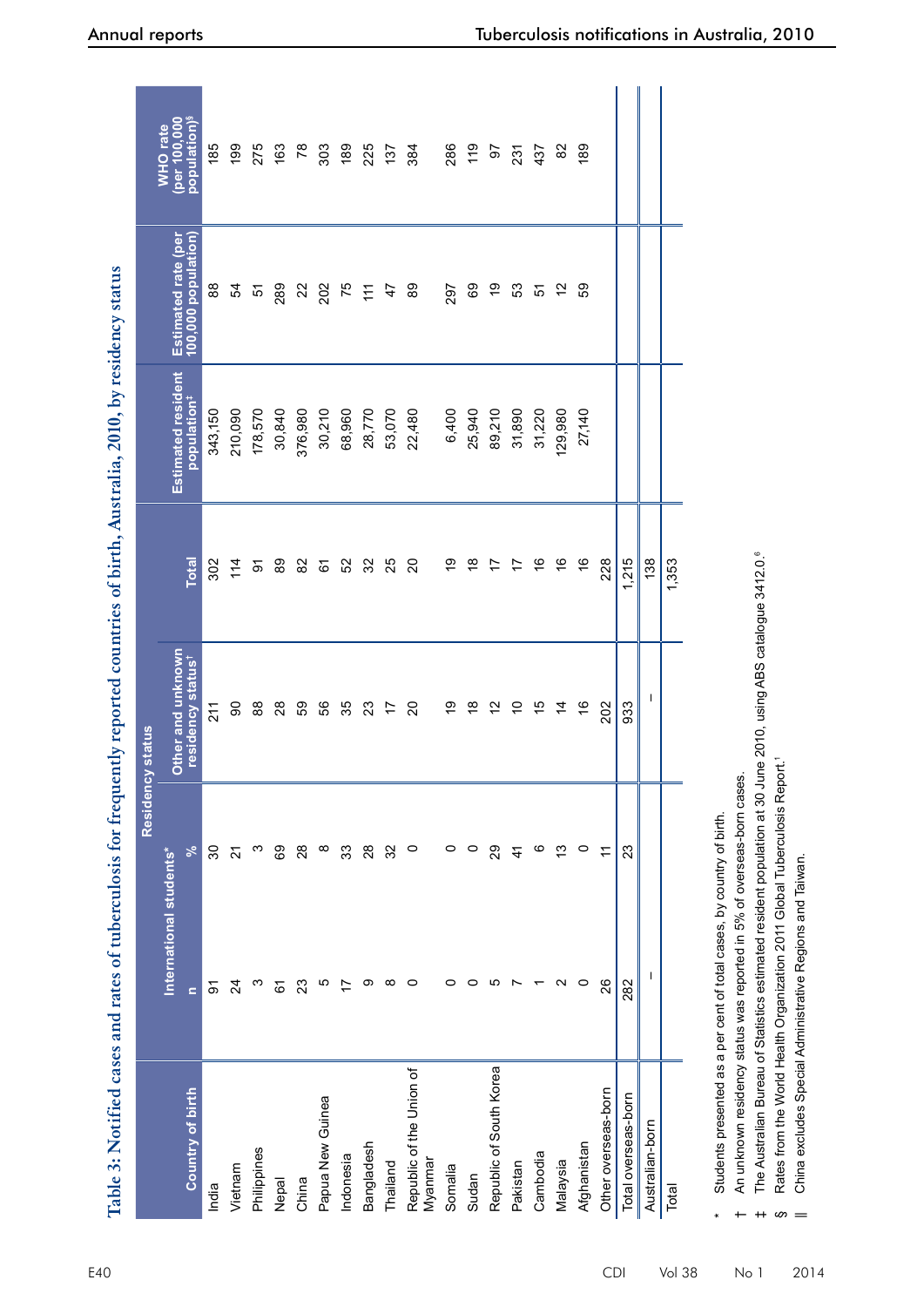#### **Age and sex distribution**

Age was reported for all TB cases notified in 2010, while sex was available for close to 100% of cases (n=1,349). Continuing the trend reported in previous years, there were more males than females notified, with a male to female ratio of 1.2:1.

In 2010, TB was predominantly seen in young adults aged 25–34 years, and this was driven by high rates in overseas-born cases in this age group (Figure 5). The burden of disease increased with age in Australian-born cases regardless of Indigenous status.

One of the most important measures of TB control is the incidence in children aged less than 15 years because these cases represent recent TB infection. TB was notified in 49 children aged less than 15 years in 2010, which equated to 4% of the total number of notified cases. Of these, 18 were Australian-born non-Indigenous people including 5 cases reported as having one or more parents born in a high-risk country. An additional 5 cases were Australian-born Indigenous and 26 cases were children born overseas.

#### **Selected risk factors for tuberculosis**

Selected risk factor data were provided for 73% (n=985) of notified cases in 2010. Overall, the most frequently reported risk factor was past travel to or residence in a high-risk country that was not their

country of birth (n=631, Table 4). Interpretation of this risk factor in overseas-born cases is problematic. At the time these data were collected there were inconsistent practices across states and territories as to the inclusion of a case's country of birth in the assessment of this risk factor. NTAC has agreed that this risk factor is to identify travelrelated TB and as such is intended to be exclusive of a case's country of birth. Reporting of this risk factor from 2013 should be clearer.

Having a household member or close contact with TB was the 2nd most common risk factor

**Figure 5: Notification rates of tuberculosis, Australia, 2010, by population subgroup and** 



#### **Table 4: Notified cases of tuberculosis, Australia, 2010, by population subgroup and selected risk factors\***

| Risk factor*                                                                                 | <b>Australian-born</b><br>Indigenous | <b>Australian-born</b><br>non-Indigenous | Overseas-<br>born | <b>Total</b> |
|----------------------------------------------------------------------------------------------|--------------------------------------|------------------------------------------|-------------------|--------------|
| Household or other close contact with TB                                                     | 20                                   | 22                                       | 156               | 198          |
| Ever resided in a correctional facility <sup>†</sup>                                         |                                      | 0                                        | 5                 | 6            |
| Ever resided in an aged care facility <sup>†</sup>                                           | 0                                    | 0                                        | 0                 | 0            |
| Ever employed in an institution <sup>t,#</sup>                                               | <sup>0</sup>                         | $\overline{2}$                           | 8                 | 10           |
| Currently or previously <sup>†</sup> employed in health industry<br>in Australia or overseas |                                      | 4                                        | 52                | 57           |
| Ever homeless                                                                                |                                      | $\Omega$                                 | 2                 | 3            |
| Past travel to or residence in a high-risk country                                           |                                      | 23                                       | 606               | 631          |
| Chest X-ray suggestive of old untreated TB                                                   |                                      | 3                                        |                   | 8            |
| Currently receiving immunosuppressive therapy                                                | 0                                    |                                          | 9                 | 10           |
| Australian-born child with one or more parent born<br>in a high-risk country                 | O                                    | 4                                        |                   | 4            |
| None of the above risk factors                                                               | 4                                    | 27                                       | 105               | 136          |
| Total cases assessed for risk factors                                                        | 29                                   | 79                                       | 877               | 985          |

More than 1 risk factor may be reported for each notified case of tuberculosis.

† Within the preceding 5 years.

‡ Institution is defined as a correctional facility, aged care facility or homeless shelter.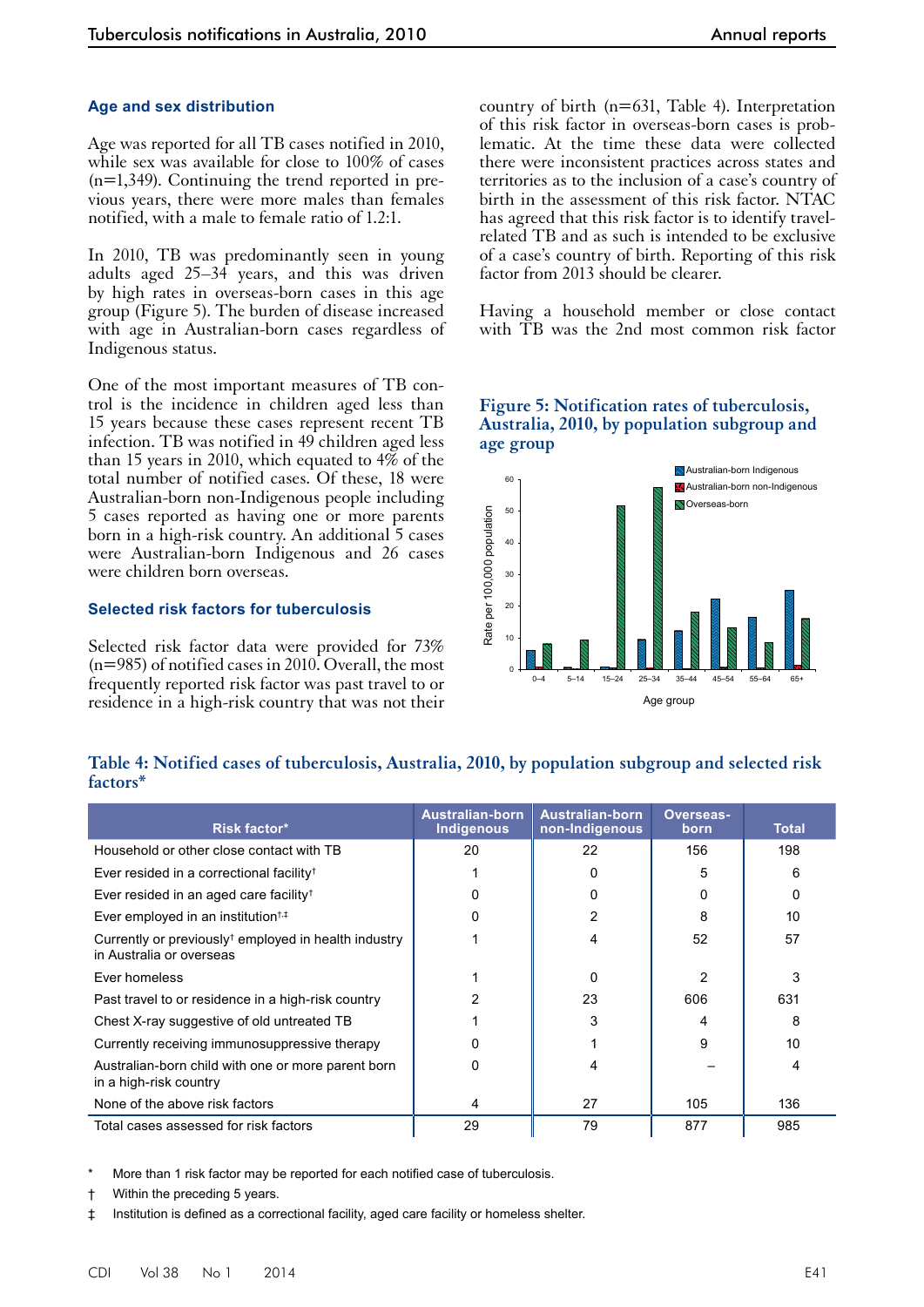reported by Australian-born non-Indigenous and overseas-born cases (n=22 and 156, respectively), and it was the most common risk factor reported by Australian-born Indigenous cases (n=20).

A total of 57 cases of TB in 2010 were reported in people who were currently or had previously worked in a health care setting. Of these, 13 were working in a health care setting in Australia at the time of diagnosis or within 12 months of diagnosis. Almost half  $(n=6)$  of these cases presented with extrapulmonary disease only, which is generally not communicable. None of these notified cases were deemed to have acquired TB in an Australian health care setting, nor were there any reports of active TB transmission to patients from health care workers in Australia in 2010.

There were a number of cases of TB reported as not having any risk factors identified (n=136).

#### **Tuberculosis and HIV status**

The HIV testing history of notified cases of TB was reported in  $90\%$  of cases (n=1,215, Table 5). More than half of these cases  $(n=654)$  were reported with a known HIV status, of which 3.4% (n=22) were reported as HIV positive. Of the cases with a known HIV status, Australian-born non-Indigenous cases were reported more frequently as HIV positive (4.9%) than Australian-born Indigenous (0%) and overseas-born cases (3.4%). Approximately one-third ( $n=368$ ) of cases with an HIV testing history were reported as being tested with an unknown result. These cases were almost entirely reported by Victoria, where the HIV status of an individual cannot be reported against their TB notification.

#### **Anatomical site of disease**

The anatomical site of TB disease was recorded for all notified cases in 2010 (Table 6). Pulmonary disease was the most frequently reported site of disease (n=830), with most of these cases reported as having pulmonary disease only.

Cases presenting with disease focused in extrapulmonary sites only accounted for  $39\%$  (n=523) of cases, with lymph nodes (n=178) and pleura  $(n=59)$  reported as the most frequent extrapulmonary sites. Of the more severe forms of TB, there were four classified as miliary and six as meningeal cases. While the treatment outcomes of these severe forms of TB were not finalised at the time of the data being finalised for this report, preliminary data suggested that of the cases with assessable outcomes (n=4), 75% were reported as having completed treatment. Of the remaining cases with non-assessable outcomes  $(n=6)$ , two-thirds were still under treatment and one-third was transferred overseas and therefore their treatment outcome is unknown.

All extrapulmonary only cases reported with an unknown site were reported by Victoria.

#### **Bacteriologically confirmed cases and drug resistance**

The number of cases confirmed bacteriologically by culture of the *Mycobacterium tuberculosis complex* was 1,051 (78%). Of the 830 pulmonary TB cases, 77% (n=642) were culture positive, of which 47% (n=304) were smear positive. Bronchoscopy was used to establish the diagnosis in 137 (21.3%) of the culture proven cases of which 27% (n=37) were smear positive. Five (3.6%) of these bronchoscopy cases were MDR-TB. Of the 523 extra-pulmonary only cases, 64% (n=333) were confirmed by bacteriological means. In children under 15 years, 49 were notified but only 12 (25%) were confirmed by the laboratory. The proportion of culture iso- lates with available *in vitro* drug susceptibility testing, demonstrating resistance to at least one of the standard first line anti-tuberculous agents was 12% (n=126). Resistance to isoniazid (no rifampicin resistance) was shown in 4.7% ( $n=49$ ) of isolates. Resistance to at least isoniazid and rifampicin (MDR-TB by definition) was reported in 3.5% (n=37) of cases but 16 of these were from the PNG-Torres Strait Islands cross border region. Overseas-born persons accounted for all of the

#### **Table 5: Notified cases of tuberculosis, Australia, 2010, by population subgroup and HIV status**

| <b>HIV testing history</b>  | <b>Australian-born</b><br><b>Indigenous</b> | <b>Australian-born</b><br>non-Indigenous | <b>Overseas-born</b> | <b>Total</b> |
|-----------------------------|---------------------------------------------|------------------------------------------|----------------------|--------------|
| HIV positive                | 0                                           | 3                                        | 19                   | 22           |
| HIV negative                | 29                                          | 48                                       | 555                  | 632          |
| HIV tested, result unknown* | 0                                           | 10                                       | 358                  | 368          |
| Not tested                  | 4                                           | 23                                       | 163                  | 190          |
| Refused testing             | 0                                           | 0                                        | 3                    | 3            |
| HIV testing history unknown | 6                                           | 15                                       | 117                  | 138          |
| Total                       | 39                                          | 99                                       | 1.215                | 1,353        |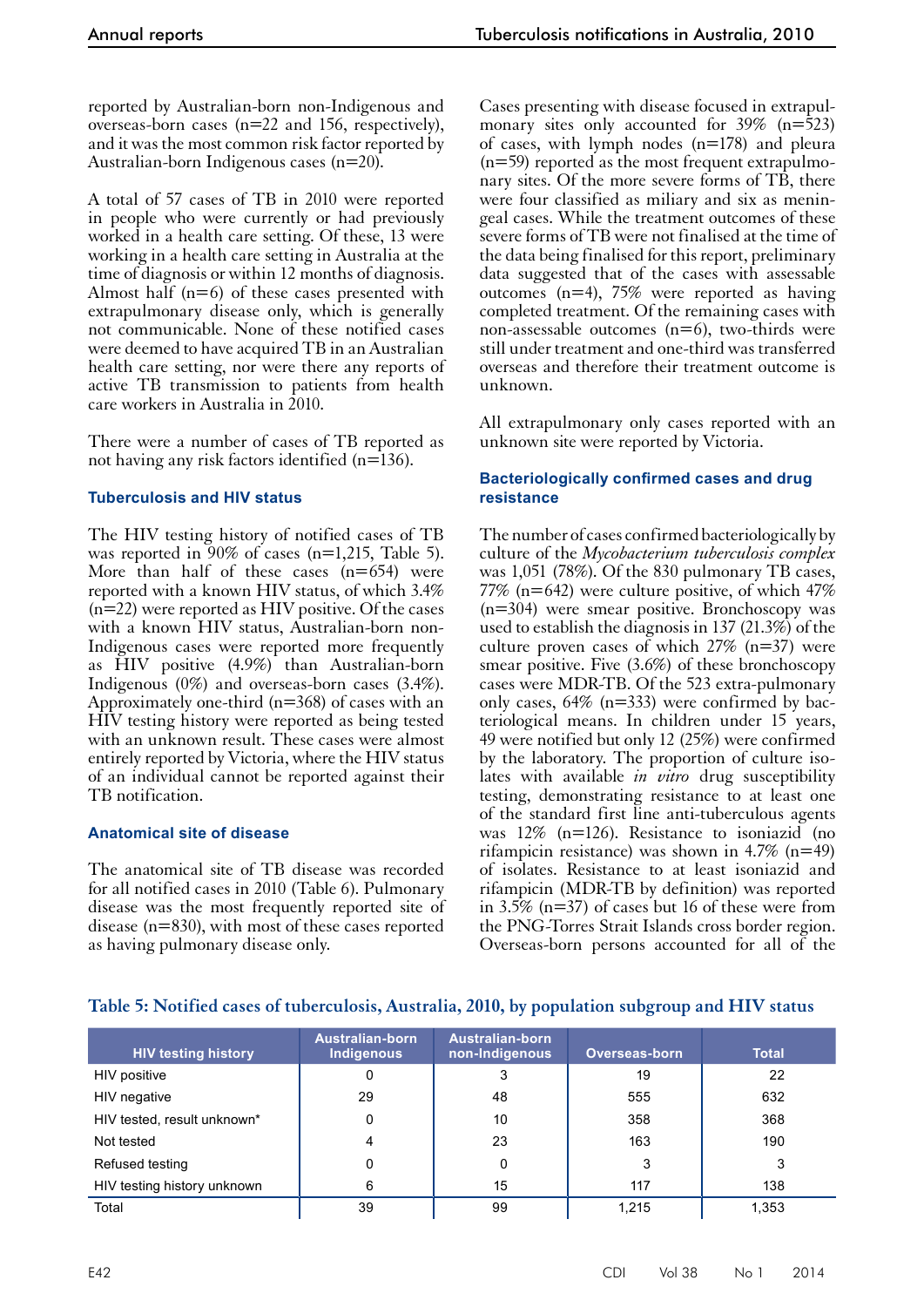| <b>Site of disease</b>                 | <b>New cases</b> | <b>Relapse cases</b> | Total* | Per cent of cases |
|----------------------------------------|------------------|----------------------|--------|-------------------|
| Total pulmonary disease                | 789              | 38                   | 830    | 61.3              |
| Pulmonary only                         | 622              | 34                   | 659    | 48.7              |
| Pulmonary plus other sites             | 167              | 4                    | 171    | 12.6              |
| Total extrapulmonary only <sup>+</sup> | 509              | 13                   | 523    | 38.7              |
| Pleural                                | 59               | 0                    | 59     | 4.4               |
| Lymph nodes                            | 155              | 6                    | 178    | 11.9              |
| Bone/joint                             | 33               | $\mathbf 0$          | 35     | 2.4               |
| Genito/urinary                         | 26               | 0                    | 27     | 1.9               |
| Miliary                                | 3                |                      | 7      | 0.3               |
| Meningeal                              | 5                |                      | 6      | 0.4               |
| Peritoneal                             | 6                |                      | 14     | 0.5               |
| Other                                  | 62               |                      | 79     | 4.7               |
| Unknown extrapulmonary site            | 174              | 3                    | 174    | 12.9              |

#### **Table 6: Notified cases of tuberculosis, Australia, 2010, by case classification and site of disease**

Total includes 3 pulmonary cases (1 reported as treatment after failure and 2 reported without a case classification) and 1 extrapulmonary case reported without a case classification.

† More than 1 extrapulmonary site may be reported for each notified case of TB.

remaining cases including the Philippines (4), India (3), China (2) and Vietnam (3). Extensively drug resistant TB (MDR-TB plus resistance to an injectable agent and a quinolone) was reported in 1 overseas born case and a further case had MDR and quinolone resistance.

A more detailed analysis of bacteriologically confirmed cases, including the drug resistance profiles of isolates, is reported in the Australian Mycobacterium Reference Laboratory Network (MRLN) report.<sup>3</sup>

#### **Treatment outcomes of 2009 tuberculosis patient cohort**

Treatment success, including those with bacterio- logically confirmed cure and those who completed treatment was reported in  $96\%$  (n=1,136) of cases reported with assessable outcomes in 2009 (Table 7). Treatment success by population subgroup ranged from  $90\%$  (n=18) in Australian-born Indigenous cases to  $96\%$  (n=981) in overseas-born cases. There were 2 cases of a treatment failure reported in cases notified in 2009 and a total of 15 cases reported to have died due to TB.

#### **National performance indicators**

The performance criterion for incidence (less than 1 per 100,000 population) developed by NTAC, was met only for the crude incidence rates in non-Indigenous cases (Table 8). Incidence rates in children exceeded the performance criteria (less than 0.1 case per  $100,000$  population) in all

population groups. While the reporting of HIV testing history has declined compared with the previous year, it has improved in recent years and is close to reaching the target of 100%. Outcome reporting came close to meeting the target of 100% for the 2009 patient cohorts, with less than 1% of cases with assessable outcomes reported with an unknown outcome. The performance indicator for cases that reported treatment success was met in 2009. Additionally, this performance indicator was met in each of the population subgroups, including Australian-born Indigenous cases (Table 7).

#### **Discussion**

The TB incidence rate in Australia of 6.1 per 100,000 population is low when compared with other countries, including comparable countries with well-developed and resourced health systems. In 2010, TB incidence in the United States of America (USA) was 4 per 100,000 population, the United Kingdom was  $15$  per  $100,000$  population and New Zealand was  $8$  per 100,000 population.<sup>1</sup> This report records a slight increase in the number of notifications and incidence rate compared with 2008 and 2009. This continues the overall trend toward an increase in incidence, as illustrated when the rate is compared with the mean for the 2 preceding intervals of 5 years (Figure 2). This upward trend is particularly noted in New South Wales, Queensland, South Australia, Victoria and Western Australia. It is also in stark contrast with the USA, where there has been a steady decline over the last 10 years.<sup>7</sup>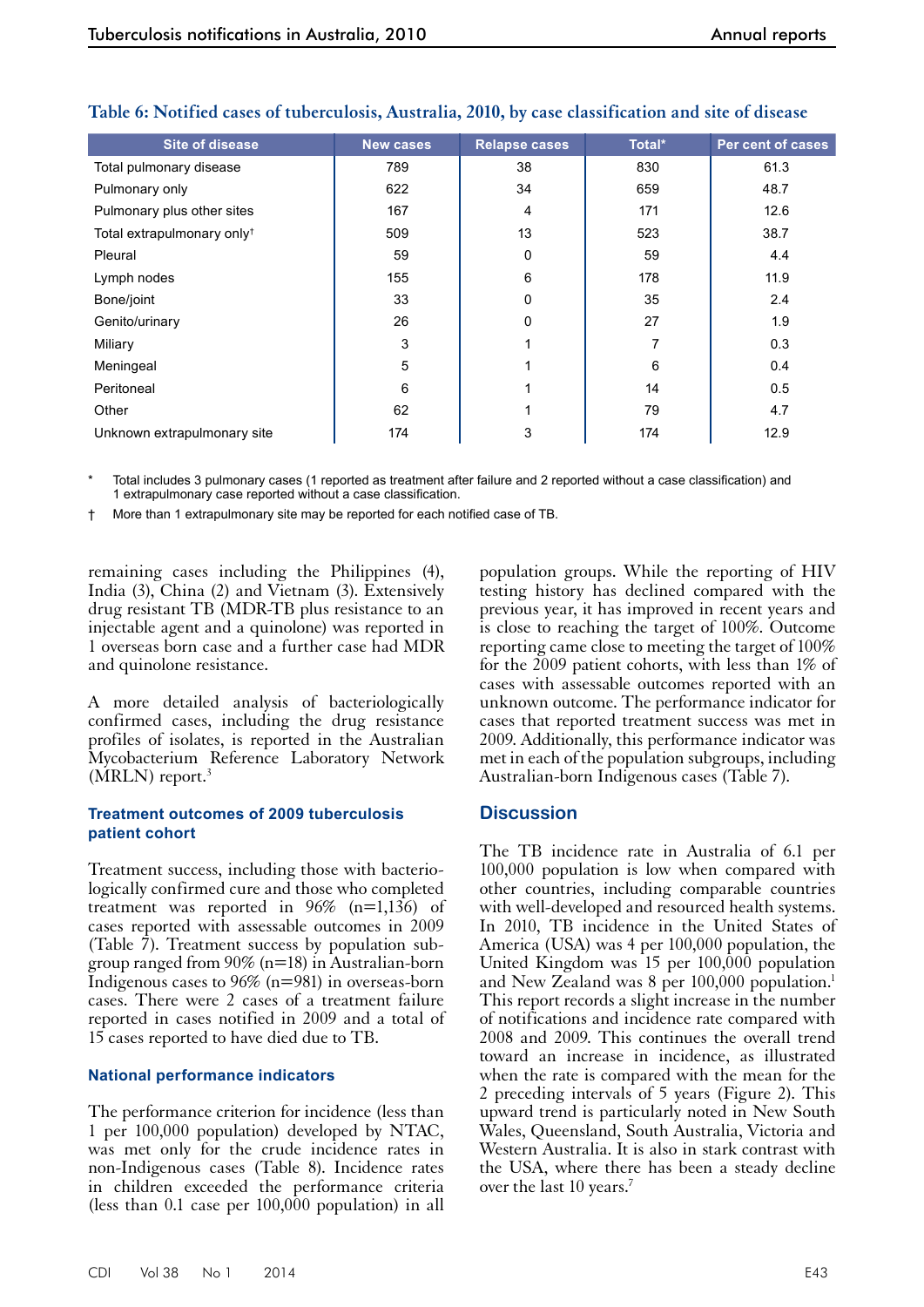| Table 7: Notified cases of tuberculosis, Australia, 2009, by population subgroup and treatment outcome |                          |                            |                                |                  |                      |                |                      |                     |
|--------------------------------------------------------------------------------------------------------|--------------------------|----------------------------|--------------------------------|------------------|----------------------|----------------|----------------------|---------------------|
|                                                                                                        |                          | Australian-born Indigenous | Australian-born non-Indigenous |                  |                      | Overseas-born  |                      | <b>Total cases*</b> |
| <b>Treatment outcome</b>                                                                               | <b>Notifications</b>     | % assessable               | <b>Notifications</b>           | % assessable     | <b>Notifications</b> | % assessable   | <b>Notifications</b> | % assessable        |
| Assessable outcomes                                                                                    |                          |                            |                                |                  |                      |                |                      |                     |
| Treatment success                                                                                      | $\frac{8}{1}$            | 0.06                       | 115                            | 95.0             | 981                  | 95.8           | 1,136                | 95.5                |
| Cured (bacteriologically confirmed) <sup>†</sup>                                                       |                          | 15.0                       | ယ                              | $\frac{4}{1}$    | 57                   | 3.6            | SO                   | 4.2                 |
| Completed treatment                                                                                    | Ю                        | 75.0                       | 110                            | 90.9             | 944                  | 92.2           | 1,086                | 91.3                |
| Interrupted treatment <sup>#</sup>                                                                     |                          |                            |                                | I                |                      | 0.2            |                      | 0.2                 |
| Died of tuberculosis                                                                                   |                          |                            | N                              | $\overline{1}$   | 51                   | 1.2            | 15                   | $\frac{3}{2}$       |
| Defaulted <sup>§</sup>                                                                                 |                          | 0.0                        |                                | $0.\overline{8}$ | 23                   | 2.2            | 27                   | $2.\overline{3}$    |
| Failure <sup>ll</sup>                                                                                  |                          | I                          |                                | $0.\overline{8}$ |                      | $\overline{C}$ | Ν                    | $0.\overline{2}$    |
| Not followed up, outcome unknown                                                                       | o                        | I                          | $\mathbf{\sim}$                | $\overline{11}$  | Ю                    | 0.5            |                      | 0.6                 |
| Total assessable                                                                                       | 20                       | 100.0                      | $\frac{12}{1}$                 | 100.0            | 1,024                | 100.0          | 1,189                | 100.0               |
| Non-assessable outcomes                                                                                |                          |                            |                                |                  |                      |                |                      |                     |
| Transferred out of Australia                                                                           |                          | $\overline{0}$ .           | っ                              | ı                | 65                   | 5.7            | 65                   |                     |
| Died of other causes                                                                                   |                          | 4.3                        | တ                              | 6.9              | 57                   | 3.3            | 47                   |                     |
| Still under treatment                                                                                  | $\scriptstyle\mathtt{N}$ | $\overline{8.7}$           | 0                              | I                | ∞                    | 0.7            | 5                    |                     |
| Total                                                                                                  | 23                       | 100.0                      | 130                            | 100.0            | 1,134                | 100.0          | 1,313                |                     |
|                                                                                                        |                          |                            |                                |                  |                      |                |                      |                     |

Total includes 26 cases reported with an unknown population subgroup. Total includes 26 cases reported with an unknown population subgroup.

\*

Cured is defined as the bacteriologically confirmed sputum smear and culture positive at the start of treatment and culture negative in the final month of treatment and on at least 1 previous  $\dagger$  Cured is defined as the bacteriologically confirmed sputum smear and culture positive at the start of treatment and on at least 1 previous occasion. occasion.

Interrupted treatment is defined as treatment interrupted for 2 months or more but completed. ‡ Interrupted treatment is defined as treatment interrupted for 2 months or more but completed.

Defaulted is defined as failed to complete treatment. § Defaulted is defined as failed to complete treatment.

w.  $\overline{a}$ 

Failure is defined as sputum culture positive at 5 months or later. || Failure is defined as sputum culture positive at 5 months or later.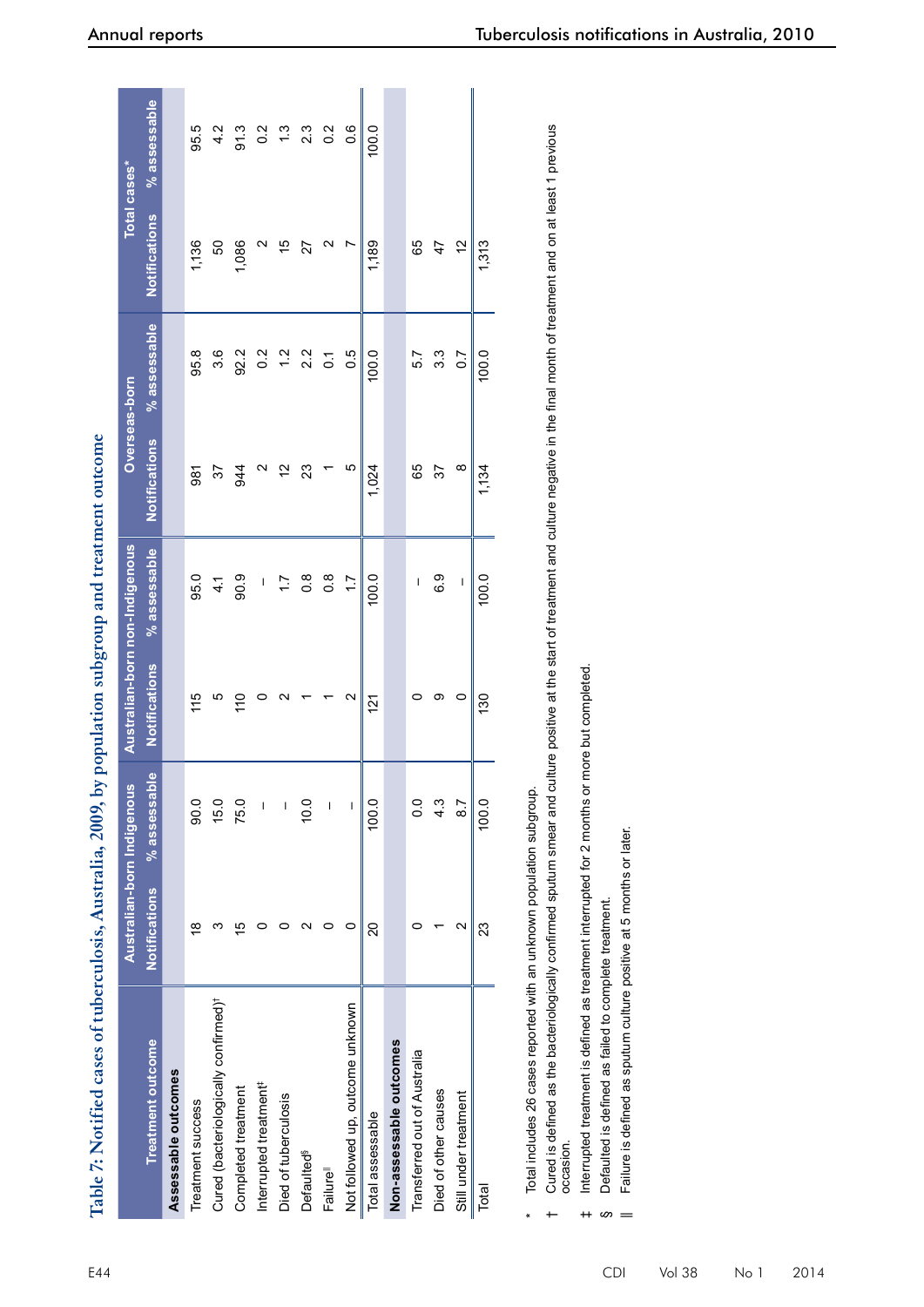| National tuberculosis performance indicator                             | <b>Performance</b><br>criterion | 2009 | 2010       |
|-------------------------------------------------------------------------|---------------------------------|------|------------|
| Annual incidence of TB (cases per 100,000 population)                   |                                 |      |            |
| Australian-born Indigenous Australians                                  | < 1                             | 4.4  | 7.5        |
| Australian-born non-Indigenous Australians                              | < 1                             | 0.9  | 0.7        |
| Overseas-born persons                                                   | $\star$                         | 22.3 | 23.9       |
| Incidence in children <15 years, by risk group (per 100,000 population) |                                 |      |            |
| Australian-born Indigenous Australians                                  | < 0.1                           | 1.5  | 2.6        |
| Australian-born non-Indigenous Australians                              | < 0.1                           | 0.6  | 0.5        |
| Overseas-born persons                                                   | $\star$                         | 10.6 | 9.2        |
| Collection of HIV status in tuberculosis cases                          | 100%                            | 95%  | 90%        |
| Treatment outcome measures (%)                                          |                                 |      |            |
| Cases evaluated for outcomes                                            | 100%                            | 91%  | TBA        |
| Cases that have treatment completed and are cured                       | >90%                            | 96%  | TBA        |
| Cases recorded as treatment failures                                    | < 2%                            | 0.2% | <b>TBA</b> |

#### **Table 8: National tuberculosis performance indicators, performance criteria\* and the current status of tuberculosis, Australia, 2009 and 2010**

Performance criteria currently under review.

TBA To be assessed; treatment outcomes for 2010 patient cohort to be reported in the 2011 annual report.

TB cases in Australia are nearly all new cases, meaning there is no history of prior TB treatment. Only 4% of TB notifications in 2010 were relapsed TB, of which 35% (18 of 51) had previously been treated in Australia. From the data available, it is not clear whether these cases are genuine relapse or reinfection, and the details of the original treatment that may explain relapse, particularly amongst the 12 cases that were considered to have been fully treated in Australia, is also not available. Whether these cases of relapse were associated with acquired drug resistance is also not reported, but NTAC is investigating separately the incidence and characteristics of acquired drug resistance in Australia. Persistence of positive sputum culture despite at least 5 months of treatment, i.e. treatment failure, is extremely rare in Australia. However in 2010 there was a single case in which sputum cultures remained positive after 5 months treatment.

The TB rate in Australian-born people as a whole remains very low, but remains unacceptably high in Australian-born Aboriginal and Torres Strait Islander people. In 2010 the rate in Australian-born Indigenous persons was 11 times the non-Indigenous Australian-born rate and was higher than the previous 5 years (Figure 3). This is contrary to a prior trend downwards, though inter- preting trends in this group is difficult, because of the low numbers. Encouragingly, the rate in the Northern Territory, where more than half of cases are Aboriginal, has fallen, which suggests improved control in that population.

The main contributor to TB incidence in Australia and the trend toward increasing TB notifications is increasing levels of migration from high incidence countries. Ninety per cent of TB notifications in 2010 were in overseas-born people, and this proportion and the rate in overseas-born people have steadily increased over the last 10 years. Overseasborn people with TB mainly come from high TB incidence countries from which Australia receives a large number of immigrants, specifically India, Vietnam and the Philippines. Notably, there has been an increasing number of TB cases amongst Nepalese immigrants, who are largely students undertaking tertiary education in Australia. TB notifications in people born in Nepal, together with Somalia, PNG, Bangladesh and Myanmar have the highest rates as a function of the low estimated population of these people resident in Australia. People originating from countries with high rates, such as these, are a target population for screening and an increased vigilance for TB amongst clinicians.

There are a number of other characteristics associated with TB notification in addition to country of birth, which can assist with identifying target groups for future TB control activities. In particu- lar, although TB can occur many years after migra- tion, in TB annual reports over many years it has been consistently noted that half of the TB cases in overseas-born people are young adults diagnosed within 3–4 years of migration including overseas students. These are specifically identified in this report (Table 3 and Figure 4) and represent 25% of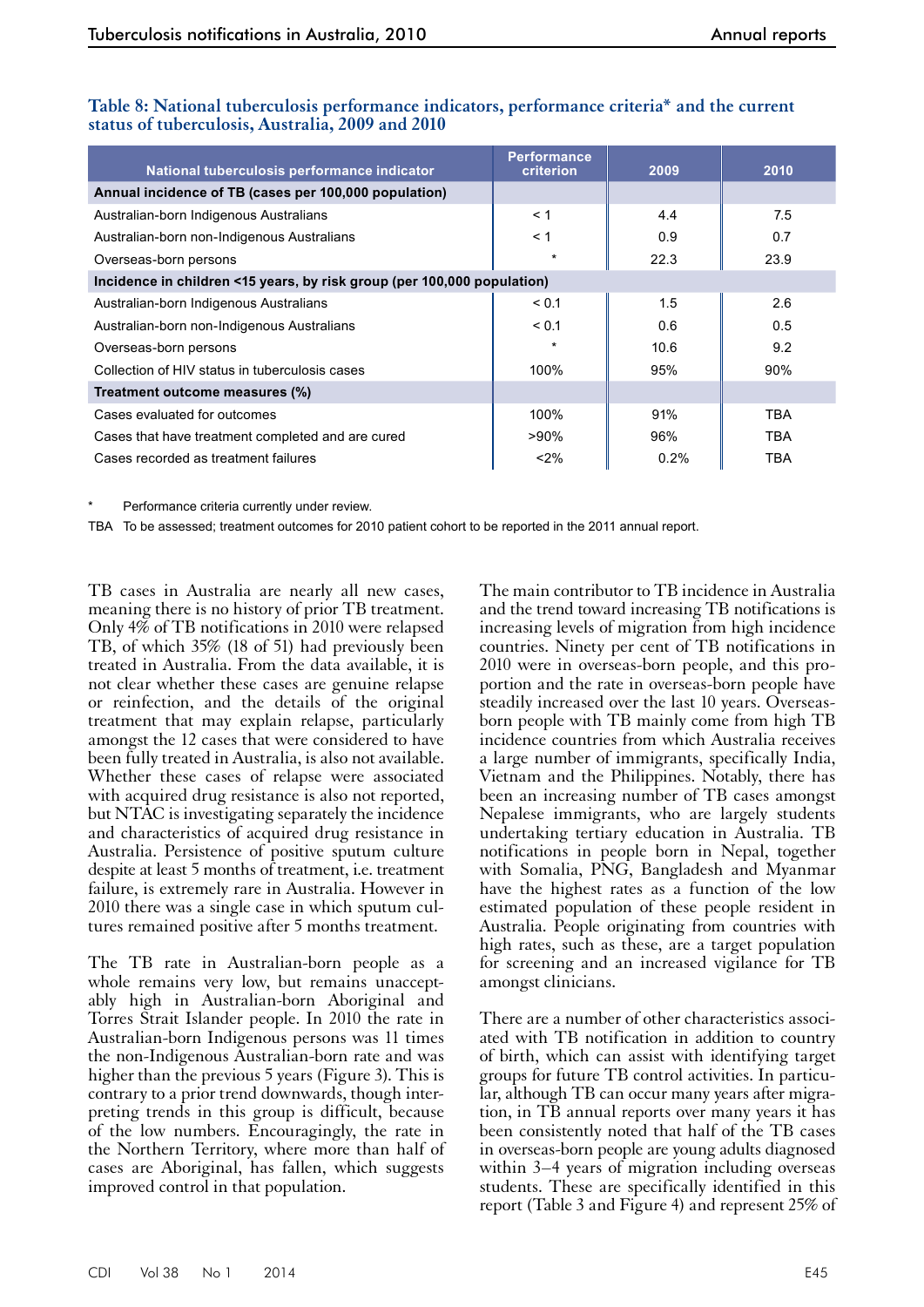all overseas-born TB notifications. Through jurisdictional TB control programs, NTAC is working towards increased active surveillance for TB in students, and improvement of TB awareness and engagement in this population.

There are three important groups of maritime arrivals impacting TB control in Australia. In 2010 the number of notifications in PNG nationals in Australia nearly doubled compared with 2009  $(n=36, 2010 n=55)$ , and more than .half of these were people crossing the Torres Strait Islands Treaty Zone between the Western Province of PNG and Far North Queensland. This group was a significant burden on the Queensland TB Control Program, as it represented one-fifth of Queensland TB notifications and 44% were MDR-TB. This group also represented 43% of all MDR-TB in Australia.3 In 2010 a collaborative effort was initiated between the TB control programs in PNG, Queensland, and the Australian Government Department of Health, with funding from the then AusAid. The collaboration aims to develop the capacity for managing TB in the Western Province and transfer responsibility for clinical management of TB cases to the TB control program there. Until high level local control of TB is achieved in PNG, the potential for cases to present in Australia from the Western Province remains.

The second group of TB cases arriving by sea is asylum seekers. The number of irregular maritime arrivals (IMAs) increased in 2010. This group is recognised to be at higher risk for TB, because of both the high incidence of TB in the countries from which they originate and transit through, and the circumstances from which they are fleeing.8 This group is not specifically reported here, because the current TB enhanced surveillance dataset does not clearly distinguish this group because case status as immigration detainees, temporary protection visa holders and permanently settled refugees is often not clearly recorded in notifications, and data on residency status is generally not reliable, because it is not verified. However, the two jurisdictions that receive all IMAs when they first arrive, Western Australia and the Northern Territory, are currently analysing this group and will report their number and characteristics separately.

The third potential group was Indonesians detained for fishing illegally in Australian waters. These represented a significant proportion of Australian TB notifications prior to 2008, but, as in 2009, were not represented significantly in 2010.9

Amongst other recorded risk factors for TB, predictably, a history of close contact with TB is commonly reported. This is most important in Australian-born TB cases, as it is marker of possible transmission of TB within Australia. Reported

close contact in Australian-born non-Indigenous TB notifications is relatively low (28% of cases assessed for risk factors), whereas 69% of Aboriginal and Torres Strait Islander peoples notified with TB have a history of contact, indicating that transmission to close contacts remains an important cause of higher TB rates in this group. Children diagnosed with TB, by definition, must have acquired their infection recently, so are the best indicator of recent transmission. Amongst Australian-born children, 4 (24% of cases assessed for risk factors) had at least 1 parent born in a high incidence country and 8 (47%) had reported close contact with a case. As a function of all notifications, these data suggest that while transmission within Australia is likely to be uncommon, it does occur. The high proportion of children and Indigenous cases that reported close contact with TB demonstrates the potential for loss of TB control through on-going transmission within Australia and should be monitored closely.

Prior TB annual reports have identified an increasing number of Health Care Workers (HCW) diagnosed with TB. In 2010 this was again seen, with a slight increase compared with 2008 and 2009. These HCWs were nearly all born overseas (91%) and none were considered to have acquired TB from a patient contact in Australia. They therefore do not represent a failure of infection control in Australian health care facilities, but do represent an important risk group for TB that has arisen from an increasing migration of HCWs from high incidence countries to work in Australia. Recognition of the risk posed by this group has led jurisdictional TB control programs to review TB risk management policies for HCWs, and NTAC is currently writing a national guideline for man- agement of TB risk in HCWs.

HIV testing in TB notifications is now well reported  $(90\%)$ , though a result is only available in 54% of notifications. HIV and TB co-infection remains rare in Australia (3.4% of those in which a result was available) and a relatively minor contributor to annual TB incidence, unlike many other parts of the world.

Surveillance benchmarks for areas embarking on a TB elimination strategy are distinct from those for high incidence countries that aim to achieve disease control. Obtaining bacteriological confir- mation for at least 80% of all cases is considered a reasonable benchmark for a low prevalence setting.<sup>10</sup> A lower proportion than this might suggest over-diagnosis as a potential issue. The proportion of notifications confirmed by culture in 2012 remained within the range of 70%–80%, which has been the trend of the past decade.<sup>2</sup> The higher rate of bacteriological confirmation noted in pulmonary cases (77%) is expected. However,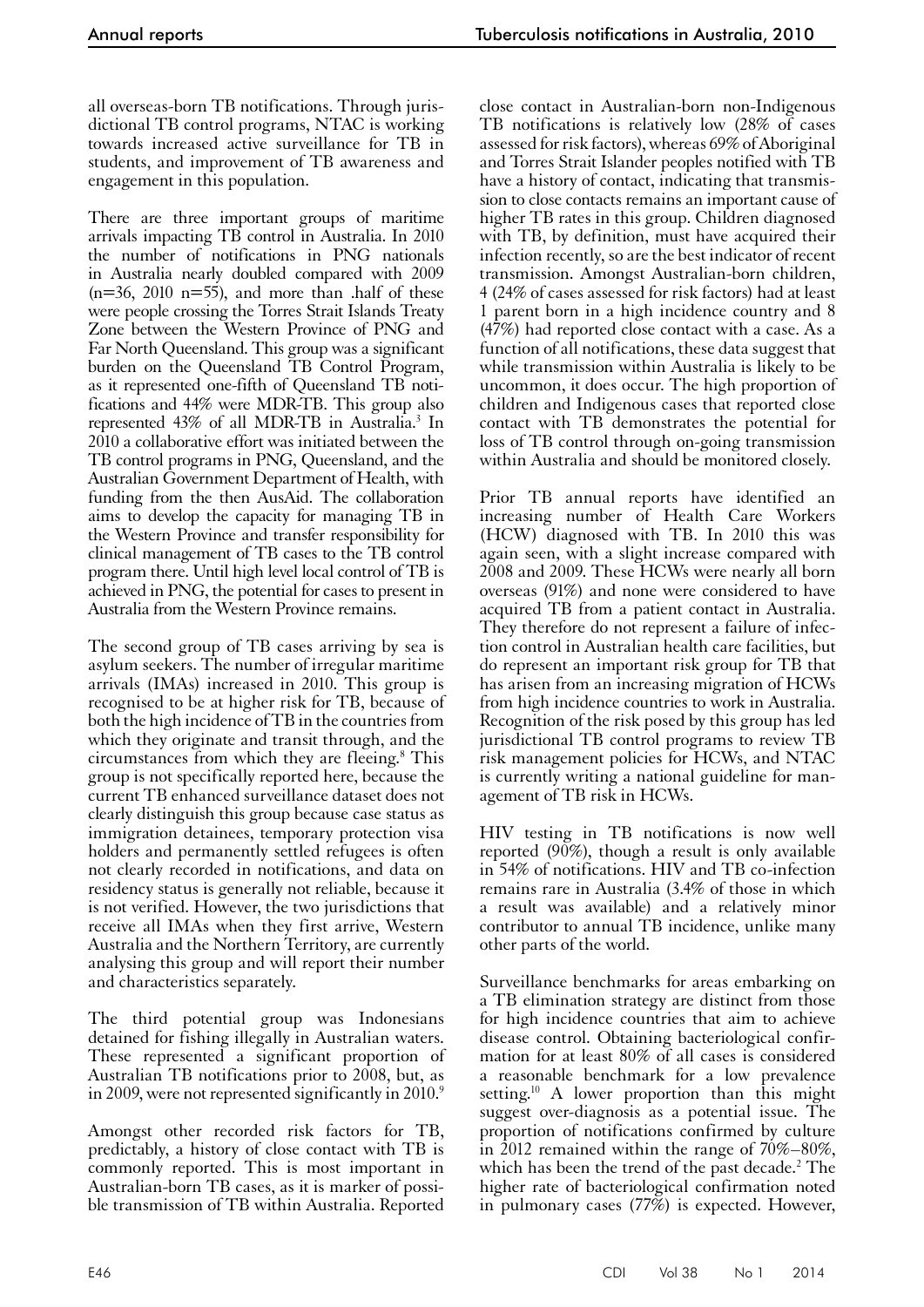the lower culture yields reported in extra-pulmonary (64%) and childhood cases (25%) is likely to reflect the more pauci-bacillary nature of disease and the difficulty in obtaining adequate samples. Additionally, in children, cases strongly suspected on clinical and radiological grounds and related to recent household exposure (where the source case's bacteriologic information is already known) are invariably started on treatment for presumptive infection. Of concern is the number of culture confirmed cases detected by bronchoscopy that were also smear positive  $(n=37)$ . It is likely that most of these smear positive cases would have been detected if good attempts to collect sputum or induced sputum samples had been undertaken, thereby avoiding bronchoscopy, which in this situation places staff involved in the procedure at unnecessary risk.

In conclusion, Australia maintained effective TB control in 2010 as measured against performance indicators set in the National Strategic Plan.11 At the time of writing, a new strategic plan for 2011–2015 has been endorsed.<sup>12</sup> This document does not set specific numerical notification targets, as these have been recognised to be largely dependent on factors external to Australian TB control efforts; specifically, migration. However, this strategic plan offers much wider strategic goals, with a goal and objective based work plan. In particular, the plan recommends specific activity toward targeted screening for TB in high risk groups, including latent TB infection treatment. Finally, NTAC acknowledges the continued difficulty in publishing timely noti- fication reports and combination of these reports with Mycobacterial Reference Laboratory reports. Achieving early combined reports is also a key goal in the current strategic plan.

#### **Acknowledgements**

The National Tuberculosis Advisory Committee members over the period of the authoring of this report were (in alphabetical order): Associate Professor Anthony Allworth, Dr Ral Antic, Dr Ivan Bastian, Ms Lynne Brown, Ms Amanda Christensen, Dr Chris Coulter, Dr Paul Douglas, Associate Professor Steve Graham, Clinical Associate Professor Mark Hurwitz, Mr Chris Lowbridge, Ms Rhonda Owen, Dr Anastasios Konstantinos, Dr Vicki Krause, Dr Richard Stapledon, Dr David Stock, Mr Peter Trevan, Dr Justin Waring, Dr Richard Wood-Baker with Ms Christina Bareja, Ms Susan Barker, Ms Chloe Baxter, Ms Emily Gearside, Ms Kara Lengyel and Mrs Jolene Ormond from the Secretariat and Dr Kerryn Coleman and Dr Andrea Forde from the Department of Health.

The Tuberculosis Data Quality Working Group members over the period of the authoring of this report are (in alphabetical order): Ms Christina Bareja, Ms Michelle Brigham, Ms Lynne Brown, Dr Paul Burgess, Ms Leona Burke, Ms Amanda Christensen, Mr David Coleman, Ms Jo Fagan, Ms Belinda Farmer, Dr Vanessa Johnston, Mr Richard Lumb, Mr Byron Minas, Ms Wendy Mossman, Dr Linda Robertus, Ms Nicola Stephens, Dr Ee Laine Tay, Dr James Trauer, Ms Natalie Woodbridge with Ms Chloe Baxter, Ms Rachael Corvisy and Mrs Jolene Ormond from the Secretariat.

The data on which this report is based is the work of many people. We thank the public health laboratories, state and territory communicable disease control units and public health units and staff in state and territory TB control programs.

#### **Author details**

Christina Bareja<sup>1</sup> Justin Waring<sup>2</sup> Richard Stapledon<sup>3</sup>

- 1. Vaccine Preventable Diseases Surveillance Section, Health Emergency Management Branch, Office of Health Protection, Department of Health, Canberra, Australian Capital Territory
- 2. Western Australian Tuberculosis Control Program, Department of Health, Perth, Western Australia
- 3. South Australian Tuberculosis Services, Royal Adelaide Hospital, Adelaide, South Australia

Corresponding author: Ms Christina Bareja, Vaccine Preventable Diseases Surveillance Section, Health Emergency Management Branch, Office of Health Protection, Department of Health. Telephone: +61 2 6289 2729. Email: [christina.bareja@health.gov.au](mailto:christina.bareja@health.gov.au)

#### **References**

- 1. World Health Organization. *Global tuberculosis control: WHO report 2011.* Geneva: World Health Organization; 2011.
- 2. Lumb R, Bastian I, Carter R, Jelfs P, Keehner T, Sievers A. Tuberculosis In Australia: Bacteriologically confirmed cases and drug resistance, 2010. *Commun Dis Intell* 2013;37(1):E40–E46.
- 3. Barry C, Waring J, Stapledon R, Konstantinos A, National Tuberculosis Advisory Committee. Tuberculosis notifications in Australia, 2008 and 2009. *Commun Dis Intell* 2012;36(1):82–94.
- 4. Australian Bureau of Statistics. Australian Demographic Statistics, March 2013. ABS Cat No: 3101.0. Australian Bureau of Statistics; Canberra; 2013.
- 5. Australian Bureau of Statistics. Migration, Australia, 2009–10. ABS Cat No: 3412.0. Australian Bureau of Statistics; Canberra; 2011.
- 6. Australian Bureau of Statistics. Australian Demographic Statistics, December 2011. ABS Cat No: 3101.0. Australian Bureau of Statistics; Canberra; 2012.